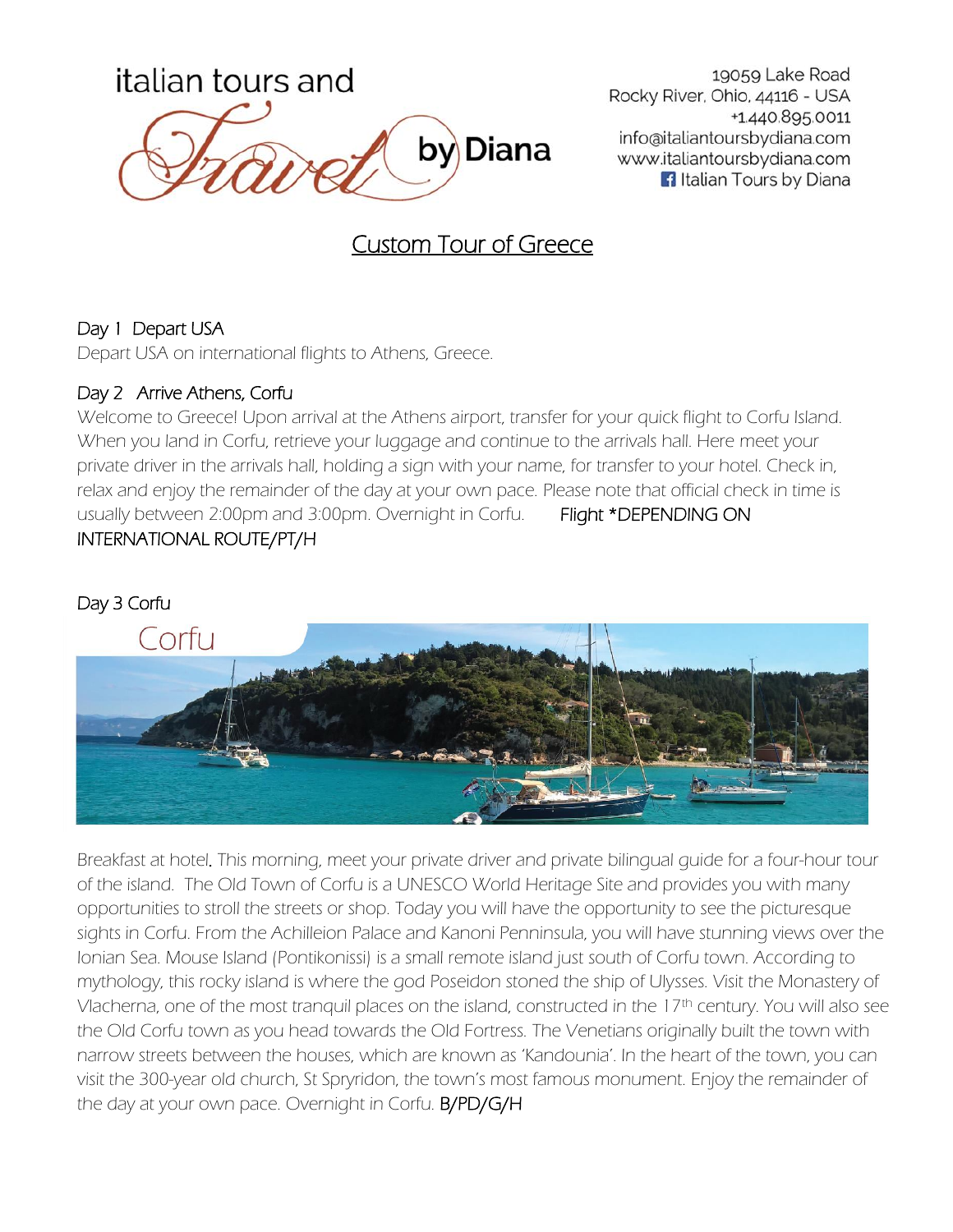# Day 4 Corfu

Breakfast at hotel. Enjoy the Ionian island of Corfu. Corfu has a very diverse landscape, with heavy forests, mountains, greenery and sandy beaches. The lush forest center of Corfu will allow plenty of opportunities for hiking and exploring, or you could spend your day relaxing on the Grecian beaches along the coast. The island is known for being a high producer of olives and olive oil, which you can experience in the local cuisine. Overnight in Corfu. B/H + Oil Tstg/PD 3h

\*If you would like, we can arrange a tour to a local olive oil producer where you can learn about the tradition and taste the oils. Kindly let us know your preferences!\*

# Day 5 Corfu, Athens



Breakfast at hotel and check out. Meet your private driver in the hotel lobby for transfer to the Corfu airport. Here you will board a quick flight to Athens (1h). Upon arrival, retrieve your luggage and continue to the arrivals hall. Here meet your private driver in the arrivals hall, holding a sign with your name, for transfer to your hotel in the city center. Check in, relax and enjoy the remainder of the day free. If you would like, you can independently visit the National Archeological Museum of Athens, filled with ancient treasures. Be sure to try some local "Agiorgitiko" wine while in the ciy. Overnight in Athens. B/PT/Flight/PT/H

### Day 6 Athens



Breakfast at hotel. This morning in the hotel lobby, meet your private bilingual, certified guide for a three hour tour of ancient Athens. Your tour will begin with a stroll through the historical part of town. From here, you will continue on to the House of the Greek Parliament and the Monument of the Unknown Soldier where you will be able to watch the changing of the guards. You will also experience the National Gardens and continue on to the beautiful neoclassical Zappeion Hall, the front of which has towering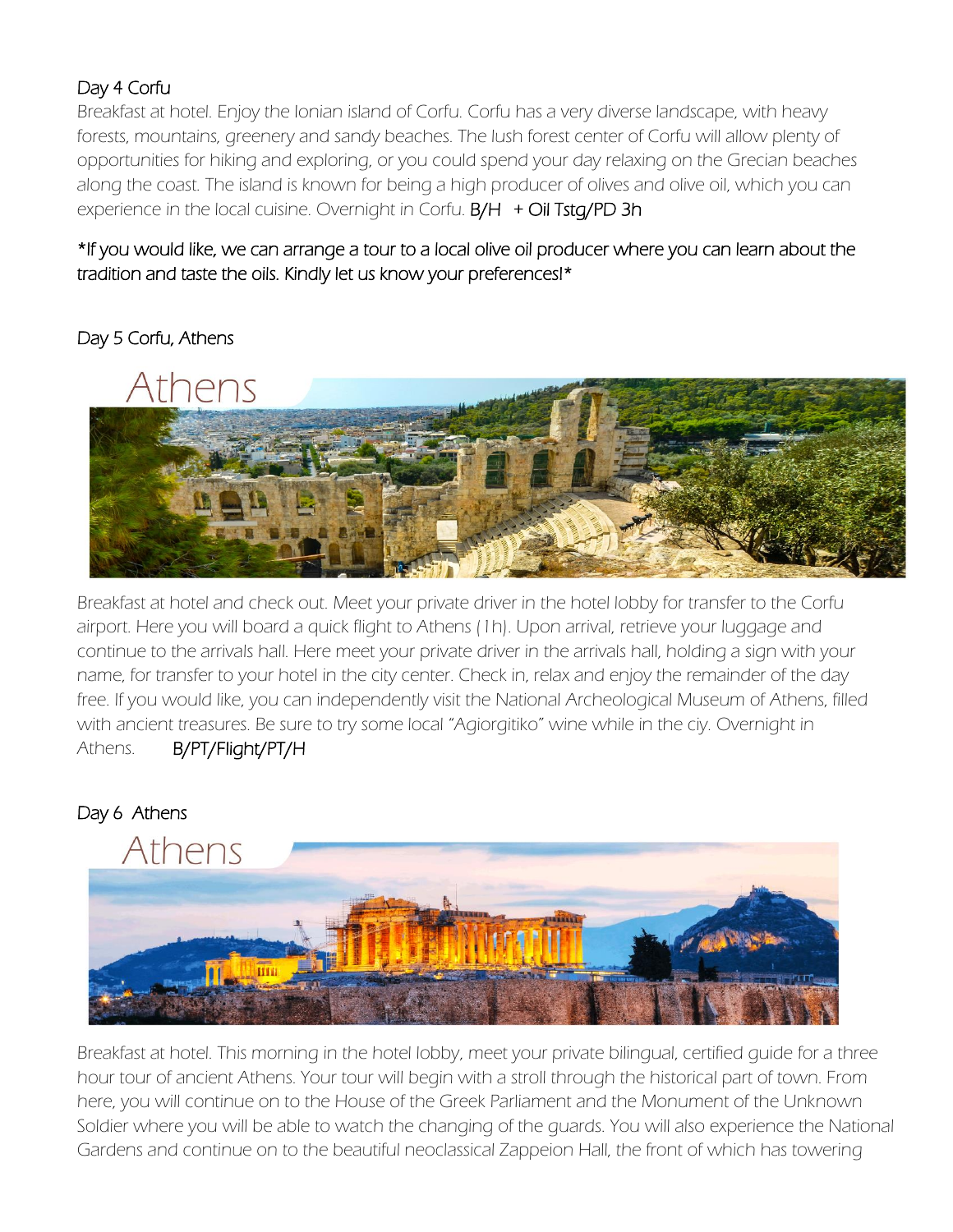columns of the Temple of Zeus and Hadrian's Arch. From there, you will walk through the famous Plaka District. You will then enter the Acropolis from the south slope to avoid the crowds and visit the Sanctuary and Theatre of Dionysus built in the 5th century BC. We will take care of arranging the tickets so that you can skip waiting in line. As you begin to ascend the sacred hill, a breathtaking view of the city below will unfold. Your guide will give you a detailed explanation of the glorious monuments of the Acropolis such as the Parthenon, the Erectheion, the Propylaia, the Nike Temple, the Agrippa Monument and the surrounding monuments such as the Odeon of Herodes Atticus, the Ancient Agora, the Observatory as well as the Philopappos, Mars, and Pnyx Hills. After your tour, enjoy the remainder of the day at your own pace. Overnight in Athens. B/G/ET/H

#### Day 7 Athens, Santorini

Breakfast at hotel and check out. Meet your private driver in the hotel lobby for transfer to the Athens airport. Here you will board a quick flight to Santorini (1h). Upon arrival, retrieve your luggage and continue to the arrivals hall. Here meet your private driver in the arrivals hall, holding a sign with your name, for transfer to your hotel. Check in and begin the most relaxing leg of your journey. Overnight in Santorini. B/PT/Flight/PT/H

#### Day 8 Santorini



Breakfast at hotel. Enjoy the entire morning at leisure. In the afternoon, you will board a catamaran sunset cruise. Note that the catamaran's itinerary can be subject to change due to weather, at the discretion of the captain. Along the way, you will stop for a short hike at a volcano on Nea Kameni. It takes approximately 20-30 minutes to reach the main crater. This is an active volcano and the last eruption took place in 1950 AD. It consists of 2 islands, the bigger called Nea Kameni and the smaller Palea Kameni. Entrance to the volcano is not included and costs €2.50 per person. You will also have a chance to swim in the hot springs (please note that Sulphur in the hot springs can stain light colored clothing). You will continue southwards to Akrotiri cape, where you can see the lighthouse and the Indian Rock. Your second stop is in the White Beach for 30 minutes for swimming, snorkeling and barbeque on board. Snorkeling gear is available for all the guests of the catamaran. Finally, you will partake in a delicious Greek meal in the bay of Caldera at sunset. Your last stop is in the Red beach for 30 minutes for swimming and snorkeling, weather permitting. Return to the port with your boat where you will make your way back to the hotel. Overnight in Santorini. **B/semi-BR/D/H**